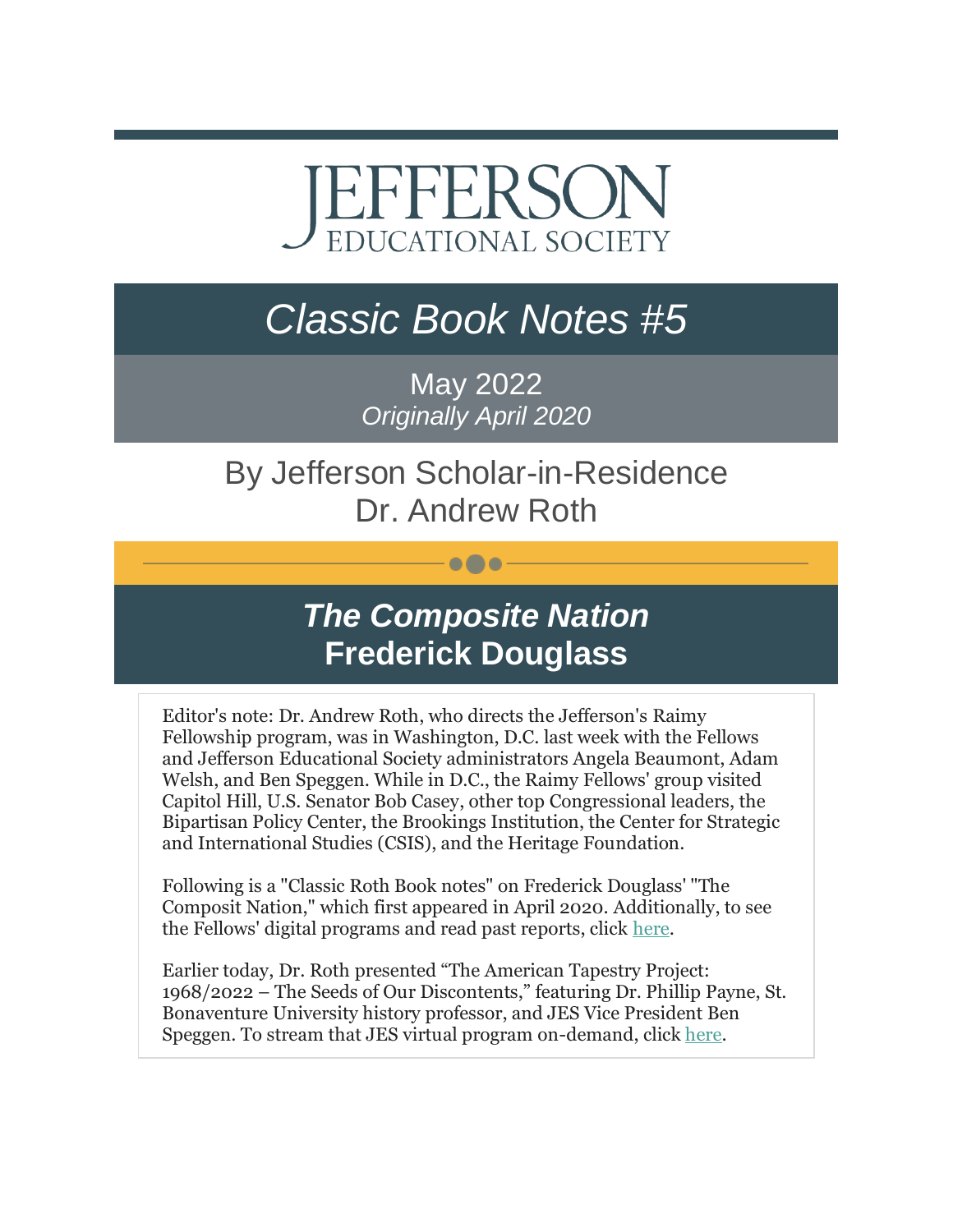As I mentioned last week in *[Book Notes,](https://r20.rs6.net/tn.jsp?f=001499iDGBfUeShhPn-cH3MRKBHL0yr9CN-uOtXM4ZdQI14Nomu6sCKSAkSksaPi12miK9sPAO0GoCTFywBWjgRGec4YCvQY9lGnIQa_T8lwTKo0pdCS6QibZ-AHl5EGYHbeSFQZ6b-OCPPFTyIMW8WCg==&c=hdwzJeD9uBKq3JUvwMd9vTQRLWfKqeD7usGoBMmiQzo_C5AOtWuEFw==&ch=1mFhp_d_CrQbyCuYhn35vEuHZWY7GixXOcnv0wiXUy_FQL0cId__DQ==)* this week we'll examine one of the earliest and still most eloquent statements of the beauty of America's shifting, ever-expanding definition of the *"We"* in "We the people…" First delivered in 1867 at the Parker Fraternity Course in Boston, Frederick Douglass's *"The Composite Nation"* speech is a brilliant vision of America's evolving *"Tapestry"* in all its colors, shades, and ethnicities. As Jill Lepore stated in *This America*, it was one of "(T)he most important addresses of this era [Nb. the immediate post-Civil War era]" … and the one "that most expansively expressed the ideas of liberal nationalism." [1]

Lepore's use of the phrase "liberal nationalism" has little to do with our contemporary political use of the term *liberal*. Rather, it refers to the term's original meaning: "…the belief that people are good and should be free, and that people erect governments in order to guarantee that freedom." [2] And, as she concludes in *This America*, "In a world made up of nations, there is no more powerful way to fight the forces of prejudice, intolerance, and injustice than by a dedication to equality, citizenship, and equal rights, as guaranteed by a nation of laws." [3]

These qualities are the essence of "The American Creed." These civic ideals are the warp threads of the American Tapestry bonding the American nation together. As Michael Kazin argued, they are the grounds upon which all those at first excluded from "We the People…" fought for inclusion. [4] The excluded did not reject "The American Creed," but embraced it as their path to inclusion and full citizenship.

One of the first to embrace those values as the path to inclusion and full citizenship was Frederick Douglass. Douglass' autobiographical saga of the fugitive slave who became the most famous African-American of the  $19<sup>th</sup>$  century is well-known. I'd, however, add that Douglass is not as well-known as he should be; he is one of the most important Americans of any era or any ethnicity.

David Blight's *Frederick Douglass: Prophet of Freedom* (2018) provides an excellent treatment of Douglass' life. Blight remarks that Douglass, while arguing for the annexation of Santo Domingo, "…saw Reconstruction's egalitarian promises – the end of slavery, equality before the law, birthright citizenship, and the right to vote – as catalysts and justifications of American expansion" but also as "a new America" and "a living experiment in racial equality." [5] Blight argues "he may have expressed these sentiments most hopefully in the speech "The Composite Nation." [6]

In an era before radio, television, and the movies, much less email, Twitter, Facebook, and YouTube, public speaking was a form of mass entertainment. Great orators were the "rock stars" of the age. And Douglass was among the star-ofstars! A passionate abolitionist, a friend of John Brown, he spoke across the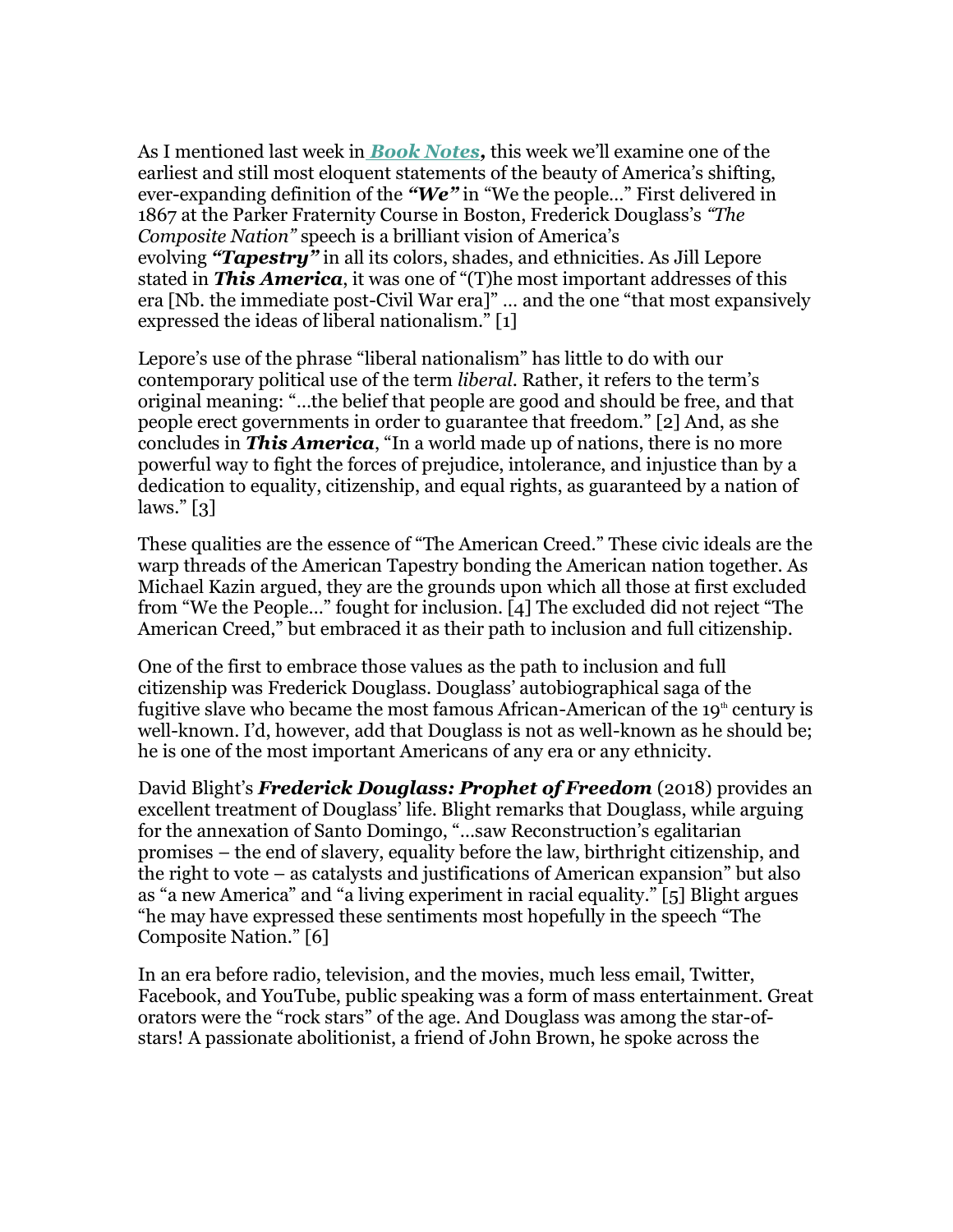United States and in Ireland, England, and continental Europe. He was internationally famous.

In 1867, having grown tired of endlessly repeating his life story, Douglass sought new topics. [7] In "The Composite Nation," he seized upon the hope generated by the Union's victory in the Civil War and Reconstruction's early successes to address the era's racial and anti-immigrant biases. In rebutting the anti-Irish and anti-German Catholic immigrant prejudice and the virulent, West Coast anti-Chinese racism, he argued for an America uniting the descendants of earlier white settlers, the newly freedmen of the South, and the recent immigrants from Europe and Asia into a global beacon of liberty.

Briefly, in the America of the late 1860s, there were at least five threads needing woven into America's Tapestry: 1) triumphant white northerners, 2) the newly freedmen of the south, 3) white southerners, 4) recent European immigrants, largely Irish and German Catholics, and, 5) the Chinese immigrants whose labor built the transcontinental railroad and dug the gold and silver mines of California and Colorado.

In an earlier *[Book Notes,](https://r20.rs6.net/tn.jsp?f=001499iDGBfUeShhPn-cH3MRKBHL0yr9CN-uOtXM4ZdQI14Nomu6sCKSPA8OMIbTQSh7DcmFfdfBpx521EwDG32dSVYb0V_SbMiczUcGBBNRlfdpcashMb22TV_zId0m0la74Cv-um41-u-hGVQfZxIhLY1rDqzkKFlAjUONPGDxsBiXYPMevsmSa3buxeM5aRljuMX0wTJgvNtgvp7_7F372ZvhRH6XRfIUyxE3AFpHjNQKeajCDO-J0pVFk2gj--G&c=hdwzJeD9uBKq3JUvwMd9vTQRLWfKqeD7usGoBMmiQzo_C5AOtWuEFw==&ch=1mFhp_d_CrQbyCuYhn35vEuHZWY7GixXOcnv0wiXUy_FQL0cId__DQ==)* Henry Louis Gates' *Stony the Road* (2019), we learned that Reconstruction and the granting of their civil rights to the newly freedmen would unravel under the twin pressures of a resurgent southern white supremacy and northern fatigue combining in a desire for peace. In a future *Book Notes*, we'll explore the tangled history of immigration in Daniel Okrent's *The Guarded Gate* (2019) and Thomas Gjelten's *A Nation of Nations* (2015).

For now, however, a history of immigration in one or two paragraphs will have to suffice. Everyone reading these notes is descended from an immigrant – some sooner, some later; some willing, some unwilling; but everyone is descended from someone who came from somewhere else. From the earliest times, all those newcomers encountered resistance and resentment. As Douglass says, "Repugnance to the presence and influence of foreigners is an ancient feeling among men. It is peculiar to no particular race or nation." **[Nb.]**

*It's at least as old as Benjamin Franklin resenting early German immigrants because they persisted in speaking German; as old as Know-Nothings opposing Irish and German Catholic immigration in the mid-19<sup>th</sup> century; as old as anti-*Chinese and anti-Asian immigration resulting in the Chinese Exclusion Act of 1882 banning all Asians; as old as Prescott Hall and the Anti-Immigration League opposing southern and eastern European immigrants in the late  $19<sup>th</sup>$  and early  $20<sup>th</sup>$  century; as old as the nationality quotas of the 1924 Immigration Act; and as recent as anti-immigration activities on the southern border in the early  $21<sup>st</sup>$  century. Each of America's waves of immigration was followed by a nativist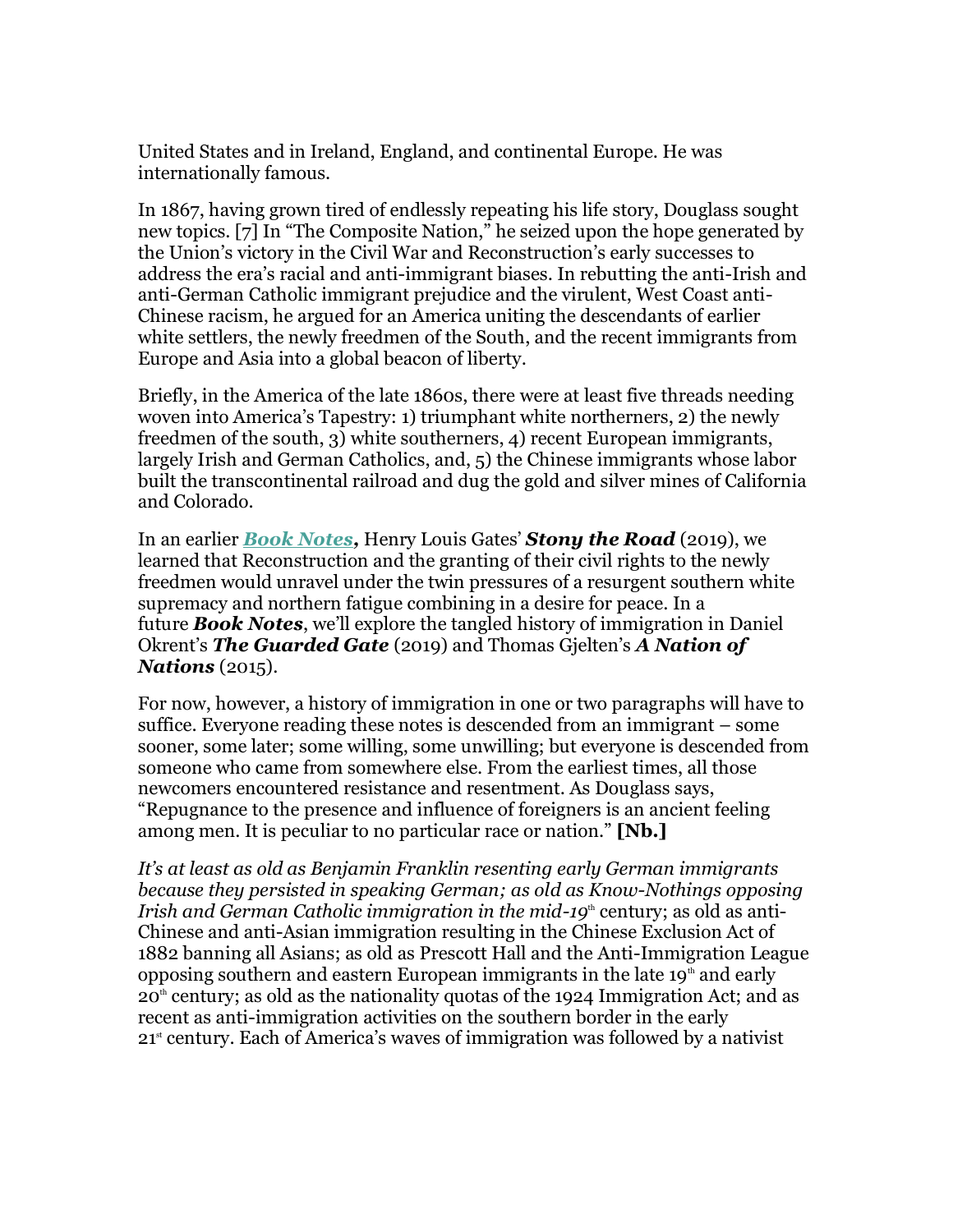pushback as earlier immigrants pulled up the proverbial ladder to exclude the newest immigrants.

But Douglass had a vision of a "composite" America, a multi-hued America becoming a global beacon of liberty. For a fleeting moment in the late 1860s, it seemed possible that freedmen, white Americans, and immigrants of all varieties could live in harmony. That it would take almost another 150 with still much work to be done, Douglass could not have known. But he suspected. He began a campaign to remind Americans why the Civil War had been fought and to argue in favor of immigration.

What was Douglass' argument? What was Douglass' "composite nation?" He begins by saying that nations "are ever among the most attractive, instructive and useful subjects of thought." Anticipating Lepore, Douglass continues, "The simple organization of a people into a National body…is of itself an impressive fact…it marks the point of departure of a people from the darkness and chaos of unbridled barbarism, to the wholesome restraints of public law and society. It implies a willing surrender…of individual aims and ends…to the broader and better ones that arise out of society as a whole."

In that last sentence, Douglass encapsulates one of the major threads in *The American Tapestry* – the ongoing struggle between the need for a strong central government and the need to protect individual rights. In American history, the need to protect individual rights has almost always been the need to protect minority rights, whether that minority is indigenous-people, African-Americans, immigrants of a veritable rainbow of ethnicities, women, and those of sundry sexual orientations.

Douglass immediately addresses it as *the* issue in American history. He declares, "I especially speak to you of the character and mission of the United States, with special reference to the question whether we are better or the worse for being composed of different races of men."

Of course, he asserts that the "real trouble with us was never our system or form of Government, or the principles underlying it; but the peculiar composition of our people, the relations existing between them" and the resistance of some to embrace "the only principle which can solve that difficulty…the principle of absolute equality."

Why? Because, Douglass continues, "(W)e are a country of all extremes, ends, and opposites; the most conspicuous example of a composite nationality in the world. Our people defy all the ethnological and logical classifications. In races, we range all the way from black to white, with intermediate shades which, as in the apocalyptic vision, no man can name or number."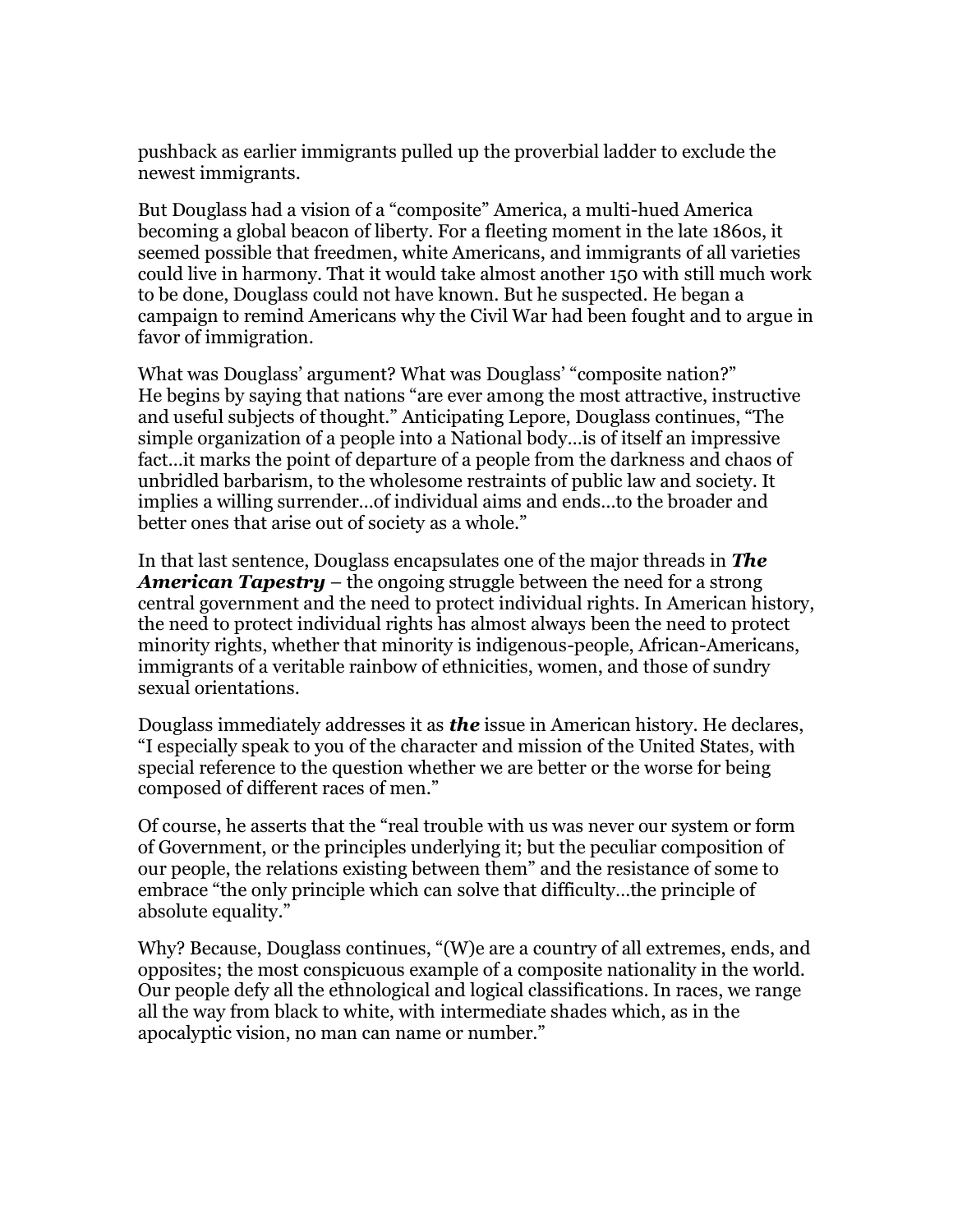And, as he adds, "In regard to creeds and faiths, the condition is no better, and no worse." Or, more pointedly, America's rich religious tapestry involving in some variation all of the world's religions results directly from the First Amendment's anti-establishment clause. In a nation without a state sanctioned religion, all religions can flourish.

In short, what was true in 1867 is by orders of magnitude truer in 2020 – we are already a "composite nation."

So, what is to be done?

To those who argue that is not possible, to those who reject political or social equality for all because some are worthless and unworthy and/or because it is unnatural to mix different peoples, Douglass reasserts that we are already a composite nationality. To those who say some are unworthy, Douglass says, "the way to overcome (that) argument is to work for the elevation of those deemed worthless, and thus make them worthy of regard and they soon will become worthy, not worthless."

To those who say mixing people is unnatural, Douglass argues "…nature has many sides. Many things are in a certain sense natural, which are neither wise nor best. It is natural to walk, but shall men therefore refuse to ride? It is natural to ride on horseback, shall men therefore refuse steam and rail? Civilization is itself a constant war upon some forces in nature; shall we therefore abandon civilization and go back to savage life?"

Douglass states, "Nature has two voices, the one high, the other low; one is in sweet accord with reason and justice; the other…at war with both." Following the former, "the more men really know of the essential nature of things, and on the true relations of mankind, the freer they are from prejudices of every kind." Therefore, in answer to the question whether he would support Chinese immigration (or by extension, any immigration), he responds, "Do you ask, if I favor such immigration, I answer I would."

Why? Because the question of Chinese immigration, all immigration, "should be settled upon higher principles than those of a cold and selfish expediency." Then, arguably for the first time anywhere, Douglass asserts "There are such things in the world as *human rights.* They rest upon no conventional foundation, but are external, universal and indestructible…among them is the right of migration." He rejects "the arrogant and scornful theory" by which some white people, who constitute only one-fifth of the world's population, would limit these rights only to themselves, for as he says, "Right wrongs no man."

As a result, he declares, "…I hold that a liberal and brotherly welcome to all who are likely to come to the United States, is the only wise policy which this nation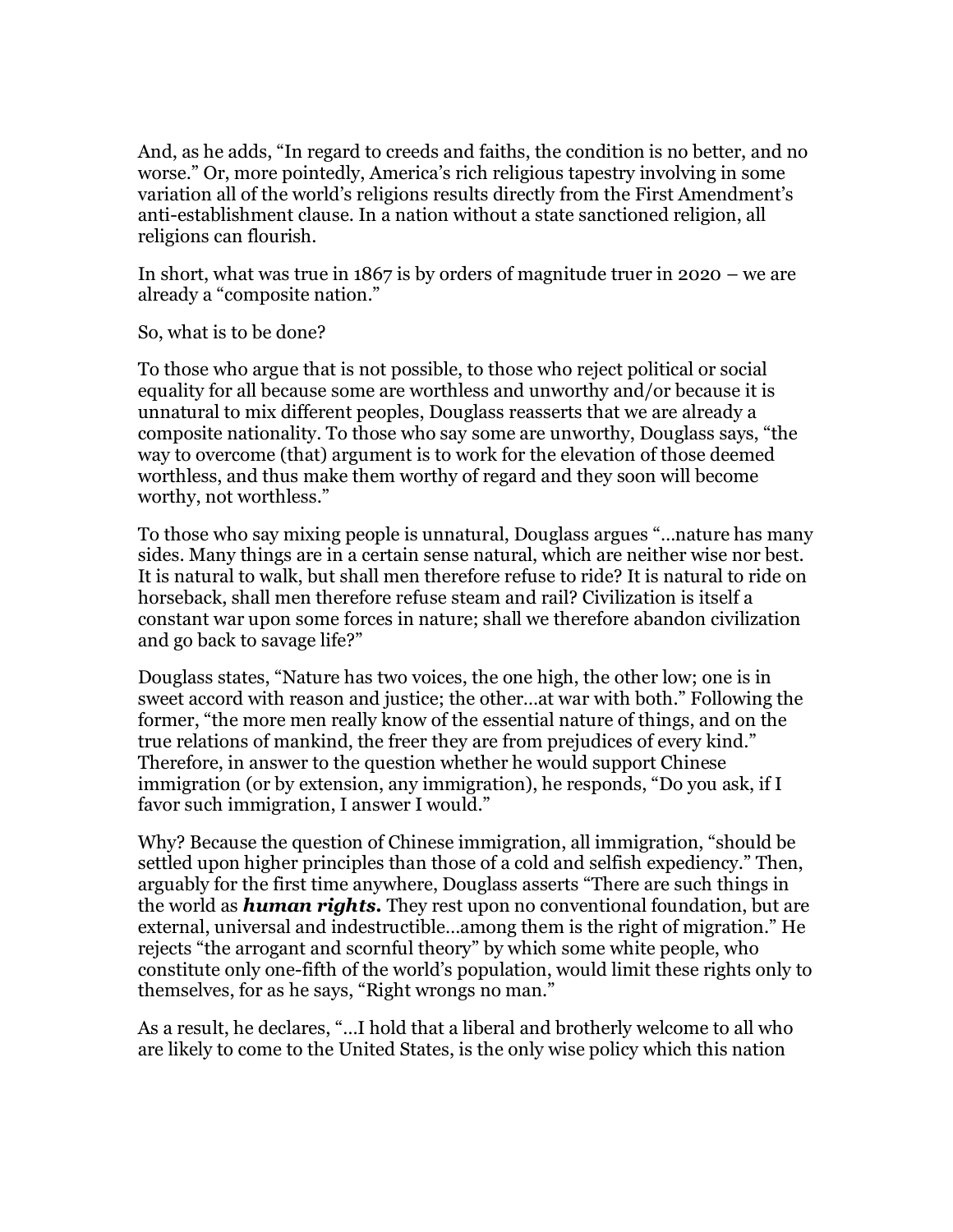can adopt…to make us the perfect national illustration of the unit and dignity of the human family, that the world has ever seen."

Continuing, he makes the argument that this is not only right and just, but it is also practical. Practical , he maintains, because those nations that have retreated back in upon themselves have withered and shrunken, for "the very soil of the national mind becomes, in such cases, barren, and can only be resuscitated by assistance from without." For "the voice of civilization speaks an unmistakable language against the isolation of families, nations and races, and pleads for composite nationality as essential to triumphs."

Why? Because "all great qualities are never found in any one man or in any one race. The whole of humanity, like the whole of everything else, is ever greater than a part." Therefore, he continues, "If we would reach a degree of civilization higher and grander than any yet attained, we should welcome to our ample continent all nations, kindred tongues and peoples…"

In support of his case, he puts forth the contributions of the two groups of immigrants most vilified in mid-nineteenth century America: the Irish and Catholic Germans. Without the Irishman's labor, the canals would not have been dug nor the railroads built. As for the Germans, Douglass states, "Say what you will of their lager, their smoke, and their metaphysics, they have brought us...a boundless facility in the acquisition of knowledge; a subtle and far reaching intellect, and a fearless love of truth."

In saying which Douglass anticipated New York City Mayor Fiorello LaGuardia, who, upon opening the 1939 New York City Building at the ill-fated 1939 World's Fair said "…our exhibit to the whole world is that in a city of seven and one-half million people, coming from every land and every country, we live here in peace and harmony…All we do is let every man and woman have a say in their own government and we have eliminated the artificial stimulus of hatred." [8]

Well, from the vantage point of 2020, perhaps not yet, but that is still the goal.

Why? As Douglass reasons, "…the great wisdom of incorporating foreign elements into our body politic (is) founded not upon any genealogical or archeological theory…but upon the broad fact of a common human nature…man is man, the world over. This fact is affirmed and admitted in any effort to deny it."

"The sentiments we exhibit…will always imply a like humanity…a smile or tear has not nationality; joy and sorrow speak alike to all nations, and they, above all the confusion of tongues, proclaim the brotherhood of man."

So, Douglass argues, if America is to fulfill its destiny of building a nation that is a beacon of liberty, if it is to be Ronald Reagan's "shining city upon a hill," for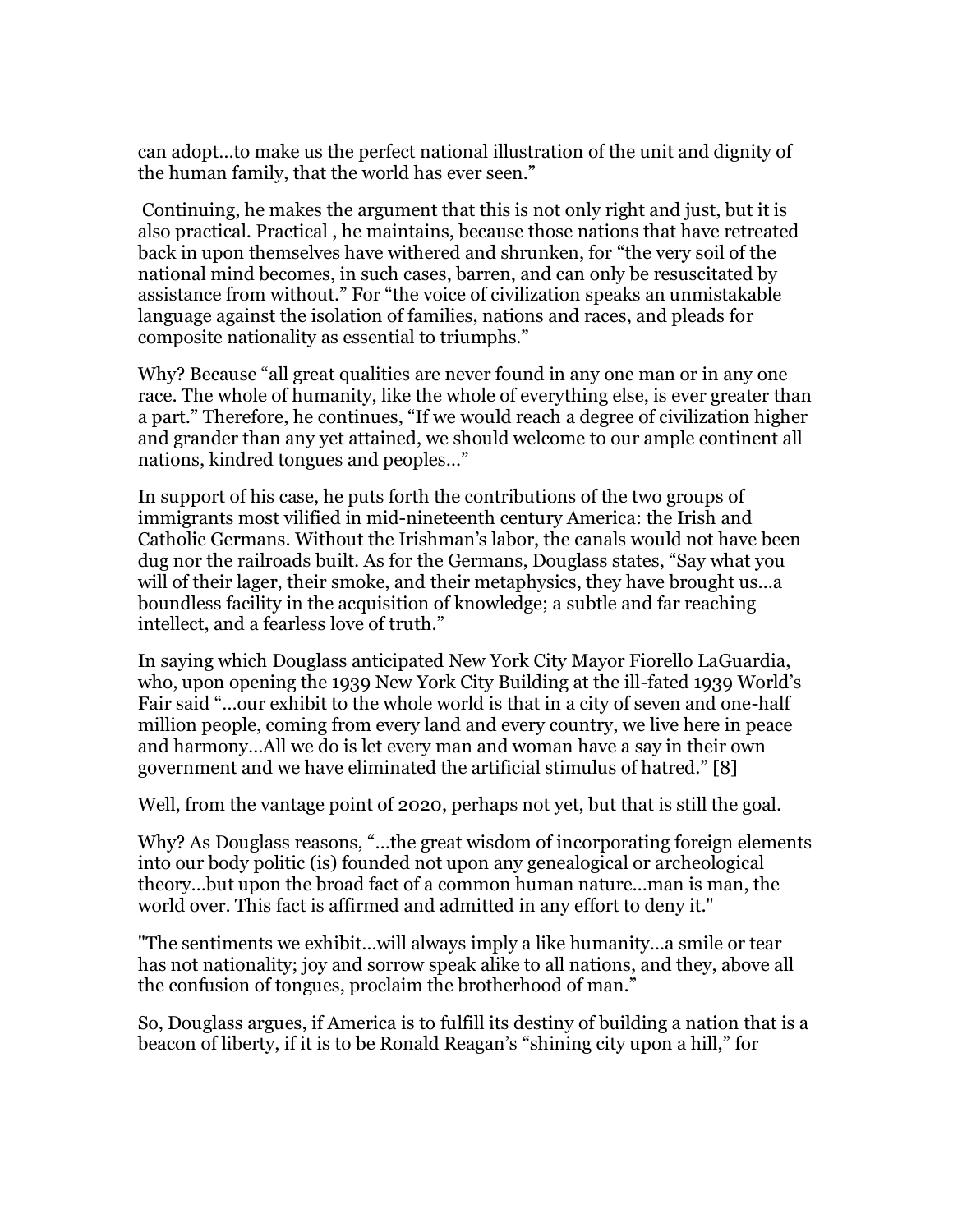reasons both principled and practical America needs only to recognize that it already is a *composite nation* anchored by and building upon its diversity.

If Jill Lepore's *This America: The Case for the Nation* rests upon America's adherence to its civic ideals of liberty, equality, and opportunity, then when those ideals are wedded to Frederick Douglass's *"The Composite Nation"* of a diverse people and an ever expanding definition of the *"We"* in "We the people…" it will be a nation, as Douglass concludes, of which "…no eloquence can adequately portray (its) greatness and grandeur…"



-- Andrew Roth, Ph.D. *Scholar-in-Residence* The Jefferson Educational Society **[roth@jeserie.org](mailto:roth@jeserie.org)**

*This content is copyrighted by the Jefferson 2022.*

#### **Photo Credits**

Photograph of Frederick Douglass statue in the Emancipation Hall U.S. Capitol Visitor Center taken by Andrew Roth March 8, 2019 during Raimy Fellows visit to Washington, D.C.

#### **End Notes**

- 1. **Nb.** Unless otherwise noted, all quotations from Frederick Douglass are from *"The Composite Nation"* available at *Black Past* [here](https://r20.rs6.net/tn.jsp?f=001499iDGBfUeShhPn-cH3MRKBHL0yr9CN-uOtXM4ZdQI14Nomu6sCKSKPDKbLo2hFDJFHSviTqBMg2-KHVO-mXh3wYy-hmEZQhLO0YVk9hd3h7SuFetsijL0Mwj-HHpNcflZ141feq9Vduipo3XFxSztAnWy0Y_1Y5XF_ZliUpVi39KO8JQSi1AvcV7SVCVIwrApsBl4WNouQlcS7wPS0APJgAbc3GuV9RJ06KnrH407GO5KFKfMIvR9USSbH6hnvj&c=hdwzJeD9uBKq3JUvwMd9vTQRLWfKqeD7usGoBMmiQzo_C5AOtWuEFw==&ch=1mFhp_d_CrQbyCuYhn35vEuHZWY7GixXOcnv0wiXUy_FQL0cId__DQ==) or **The Library of Congress** available at [here](https://r20.rs6.net/tn.jsp?f=001499iDGBfUeShhPn-cH3MRKBHL0yr9CN-uOtXM4ZdQI14Nomu6sCKSPA8OMIbTQSh79vqtjK843JSeXYodHdV7RTd2iOCz2aMl4qhXqJ1UX8BF8bFJqBv4vmA6ufHwCVx-QzmIcGY7cG4E72HksMQiikEj-UKWY62wsBWYNmChlDqnLssXNhPyw==&c=hdwzJeD9uBKq3JUvwMd9vTQRLWfKqeD7usGoBMmiQzo_C5AOtWuEFw==&ch=1mFhp_d_CrQbyCuYhn35vEuHZWY7GixXOcnv0wiXUy_FQL0cId__DQ==)
- 2. Lepore, Jill. *The Story of America: Essays on Origins.* (Princeton, NJ: Princeton University Press, 2012), p. 66.
- 3. Ibid., p. 40
- 4. Ibid., p. 137
- 5. Kazin, Michael, *"A Patriotic Left",* in *Dissent* (Fall, 2002), pp. 41-44.
- 6. Blight, David. *Frederick Douglass: Prophet of Freedom.* (New York: Simon and Schuster, 2018), pp. 543-544.
- 7. Ibid., p. 544.
- 8. Ibid., p. 528
- 9. Strausbaugh, John. *Victory City: A History of New York and New Yorkers During World War II.* (New York: Hachette Book Group, 2018), p. 129.

**[Subscribe to our publications mailing](https://r20.rs6.net/tn.jsp?f=001499iDGBfUeShhPn-cH3MRKBHL0yr9CN-uOtXM4ZdQI14Nomu6sCKSIKrDe6I4iM-BkJsX_tc63tVdVeJippEr7nLH5V9LD7WcoG_2V4nVMMfTsMn6RhljU-eDQDnLZVI8aSbm78tEp8VRSZpDML4vBEsW6Lx57D7A9ARlOBoI4IhTUtALmnuitMaAA_uKgPPF9PcQZz_yvUGFph7K4ZD9VvN33ZrRil-aXlxd71FhXgFK4FRuhZ9kuZeN5Pg7UJsp_Q_W9LY8IMW9bLAqw-CsPIhk6UFvaqFNMOTPWUFUzq3q3y4CqqU4emMVzGmTcrBoFdGANOrGqHySmAec_uXvaEScKstzvJgG8neaJ5PKEY=&c=hdwzJeD9uBKq3JUvwMd9vTQRLWfKqeD7usGoBMmiQzo_C5AOtWuEFw==&ch=1mFhp_d_CrQbyCuYhn35vEuHZWY7GixXOcnv0wiXUy_FQL0cId__DQ==)  [list!](https://r20.rs6.net/tn.jsp?f=001499iDGBfUeShhPn-cH3MRKBHL0yr9CN-uOtXM4ZdQI14Nomu6sCKSIKrDe6I4iM-BkJsX_tc63tVdVeJippEr7nLH5V9LD7WcoG_2V4nVMMfTsMn6RhljU-eDQDnLZVI8aSbm78tEp8VRSZpDML4vBEsW6Lx57D7A9ARlOBoI4IhTUtALmnuitMaAA_uKgPPF9PcQZz_yvUGFph7K4ZD9VvN33ZrRil-aXlxd71FhXgFK4FRuhZ9kuZeN5Pg7UJsp_Q_W9LY8IMW9bLAqw-CsPIhk6UFvaqFNMOTPWUFUzq3q3y4CqqU4emMVzGmTcrBoFdGANOrGqHySmAec_uXvaEScKstzvJgG8neaJ5PKEY=&c=hdwzJeD9uBKq3JUvwMd9vTQRLWfKqeD7usGoBMmiQzo_C5AOtWuEFw==&ch=1mFhp_d_CrQbyCuYhn35vEuHZWY7GixXOcnv0wiXUy_FQL0cId__DQ==)**

**[Subscribe to our Book Notes mailing](https://r20.rs6.net/tn.jsp?f=001499iDGBfUeShhPn-cH3MRKBHL0yr9CN-uOtXM4ZdQI14Nomu6sCKSIKrDe6I4iM-17zHTYQZGo4LG_8ueZqYIPJPRJRsiyXghwtLNqScQgECuq0B4eeEz2-XOq4jkZVKhXr449iyfPTrZXWzNJDPS3VHerDmyQvjig0eLycduizuQpaEf7iJoL1tVf1Jc0YsPlD7moOL79HViisWv-eSeodv7odZB_FrzXm0NNxnF_BRZVaFOgVwqIQcQuMJDQnwoBudAiNjJUpdTu7u1xSl6LrJwEGsvQ7Hk0h7oTSnmIrq2cKEzCopppyQ_iZ_V5Om5MPbHCP5YI2RYMvji90YqV-PHgUXE6V9cGUrHzZR2jo=&c=hdwzJeD9uBKq3JUvwMd9vTQRLWfKqeD7usGoBMmiQzo_C5AOtWuEFw==&ch=1mFhp_d_CrQbyCuYhn35vEuHZWY7GixXOcnv0wiXUy_FQL0cId__DQ==)  [list!](https://r20.rs6.net/tn.jsp?f=001499iDGBfUeShhPn-cH3MRKBHL0yr9CN-uOtXM4ZdQI14Nomu6sCKSIKrDe6I4iM-17zHTYQZGo4LG_8ueZqYIPJPRJRsiyXghwtLNqScQgECuq0B4eeEz2-XOq4jkZVKhXr449iyfPTrZXWzNJDPS3VHerDmyQvjig0eLycduizuQpaEf7iJoL1tVf1Jc0YsPlD7moOL79HViisWv-eSeodv7odZB_FrzXm0NNxnF_BRZVaFOgVwqIQcQuMJDQnwoBudAiNjJUpdTu7u1xSl6LrJwEGsvQ7Hk0h7oTSnmIrq2cKEzCopppyQ_iZ_V5Om5MPbHCP5YI2RYMvji90YqV-PHgUXE6V9cGUrHzZR2jo=&c=hdwzJeD9uBKq3JUvwMd9vTQRLWfKqeD7usGoBMmiQzo_C5AOtWuEFw==&ch=1mFhp_d_CrQbyCuYhn35vEuHZWY7GixXOcnv0wiXUy_FQL0cId__DQ==)**